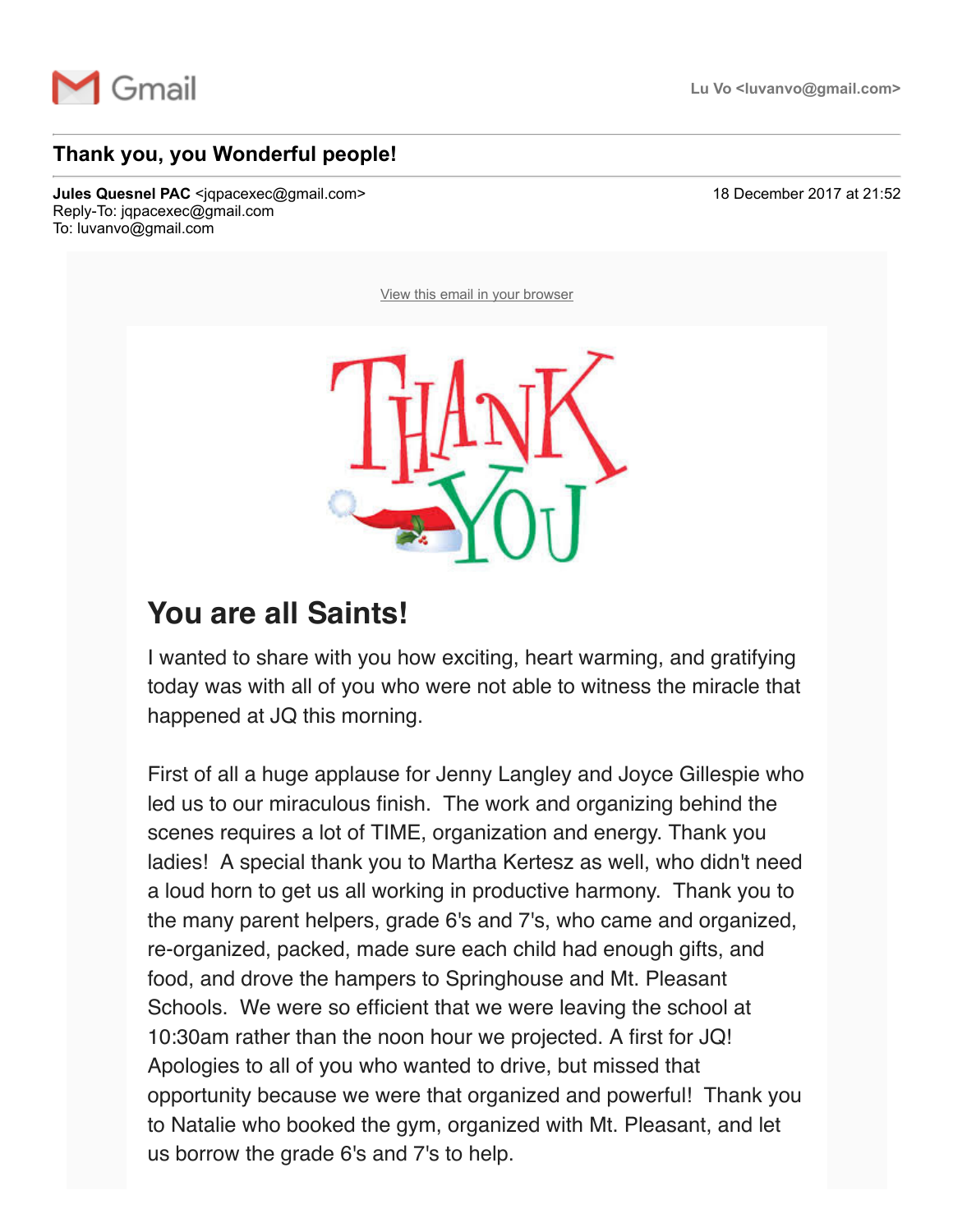I can assure you that Springhouse, Mt Pleasant, and our Syrian refugee family are all overwhelmed by your generosity. You have definitely created some holiday miracles for these families. Thank you for helping to make sure they aren't hungry. Thank you for giving them the joy of opening a gift just for them. Thank you for letting them know they matter and are important. Thank you for bringing us all together in one FANTASTIC, act of community that we can all be proud of. I hope this adds to your holiday joy as much as it has mine!

Here is a note from Springhouse Executive Director and JQ Parent:

*Dear JQ parents and staff… as well as being a parent to two grade 6 students at JQ, I'm also Executive Director of The Bloom Group, the not-for-profit social housing and community service agency that operates Springhouse women and children's emergency shelter and transitional housing program. I was at the Christmas gift hamper sorting and packing event this morning, and wanted to take a moment to thank you all (and your kids) for this wonderful initiative. It truly makes a difference to the lives of the families we help - and makes them feel like the community acknowledges their situation and cares.* 

*Women and children at Springhouse come to be homeless for a variety of reasons. While lack of financial resources is always a common denominator, physical and mental illness, abuse, and trauma are all too common. Our job is not just to provide a roof for a few nights - we help families find permanent housing and address the often many barriers to achieving this. In a typical year we welcome over 100 women and children to the shelter, and help over half of them find housing - quite the challenge in today's housing market!* 

*Along the way, we try to make the shelter a home, not an institution. We help kids stay connected with their schools and take time to celebrate all the milestones we all know are important. This is where the support JQ provides is so meaningful. I can tell you that the holiday season at Springhouse is a time for hope, joy and community… something our team couldn't do without your help. Thank you, merci beaucoup, and best wishes for a peaceful and joyous holiday break.* 

*Jonathan Oldman*